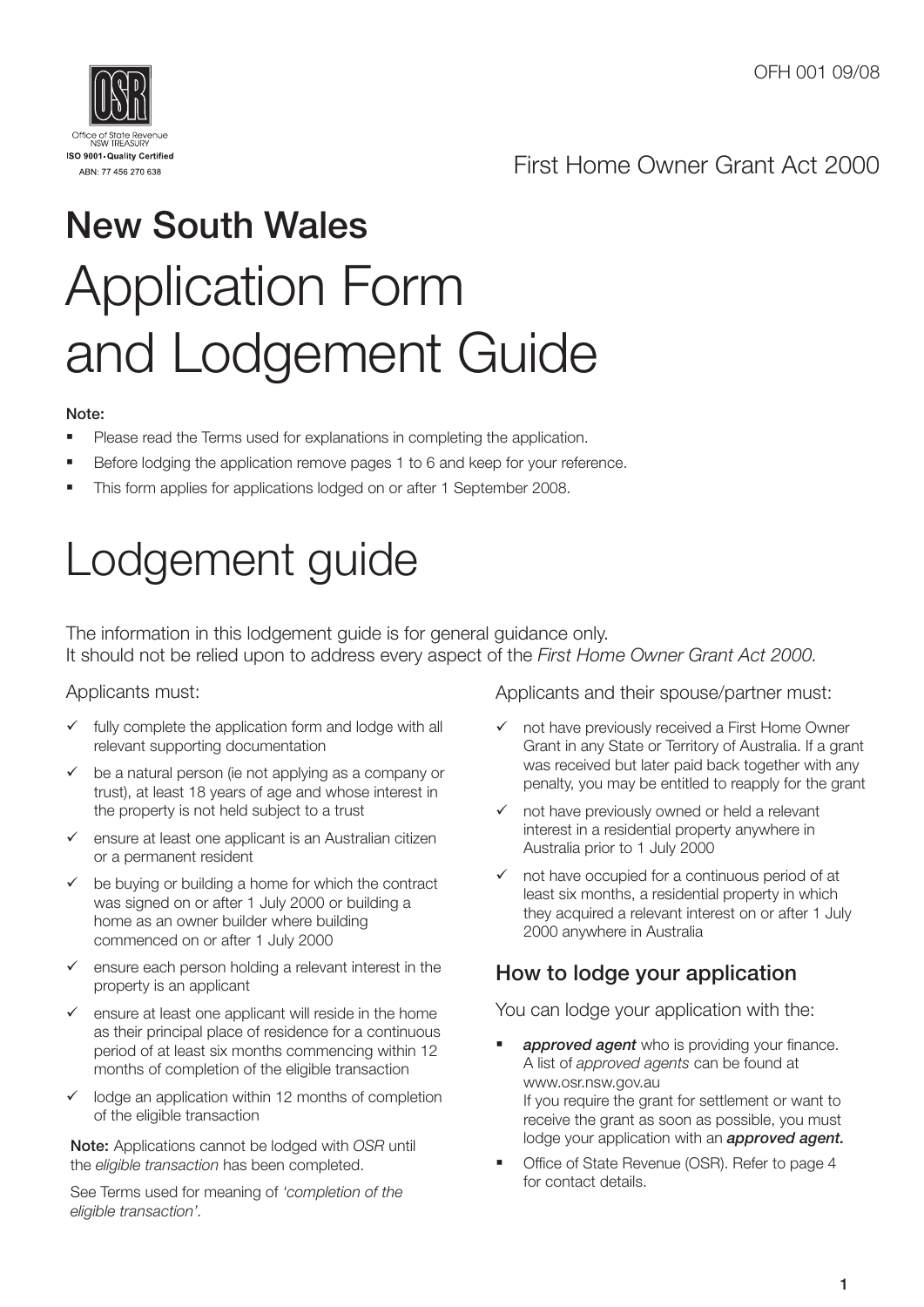# Supporting evidence

If lodging with an approved agent*,* each applicant and their spouse/partner must provide a certified copy of a category 1 document (see below). The documents provided for the identity check conducted by the approved agent will meet the remaining proof of identity categories.

If lodging with OSR, the following evidence must be submitted with your application:

## Proof of identity: 1

Each *applicant* and their *spouse/partner* must provide a document from each of the four categories (four documents per person). A single document cannot be used for more than one category.

Preferred documents are shown below. For a complete list of acceptable documents, refer to the Proof of Identity Documents information sheet available from our forms page at www.osr.nsw.gov.au

If you are unable to provide the preferred documents, please contact *OSR* to discuss your circumstances. Refer to page 4 for contact details.

Do not send original documents. Only send *certified copies* (for persons who can certify copies – refer to 'Terms used' on page 5).

## Category 1

Primary identity document and evidence of citizenship or permanent residency (provide one document):

### If an Australian citizen:

- **Australian birth certificate issued by** Registry of Births, Deaths & Marriages (extracts are not acceptable) OR
- citizenship certificate

### If a New Zealand citizen:

current passport.

Note: New Zealand citizens must be living in Australia at the *commencement date of the eligible transaction*.

### If a citizen of another country:

- **u** current passport and
- current valid visa and
- evidence of *permanent residency* or Australian citizenship for at least one applicant.

Note: At least one *applicant* must be an Australian citizen or *permanent resident* at the *commencement date of the eligible transaction*.

## Category 2\*

Linkage between identity and person (photo and signature) (provide one document):

- Australian Drivers Licence (current)
- **passport (current)**
- firearms licence (current)
- NSW photo card issued by the Roads and Traffic Authority.

## Category 3\*

Evidence that the person operates in the community (provide one document):

- Medicare card
- **n** motor vehicle registration
- Centrelink or Department of Veterans Affairs card
- debit/credit card of a financial institution.

## Category 4\*

Evidence of the person's residential address (provide one document):

- utility documents of reside<br>| electricity, gas, water etc utility documents of residential address (eg bills for
- **EXECUTE:** insurance policy with current residential address
- statement of account of a financial institution.
- \* Not required if application is lodged with an *approved agent.*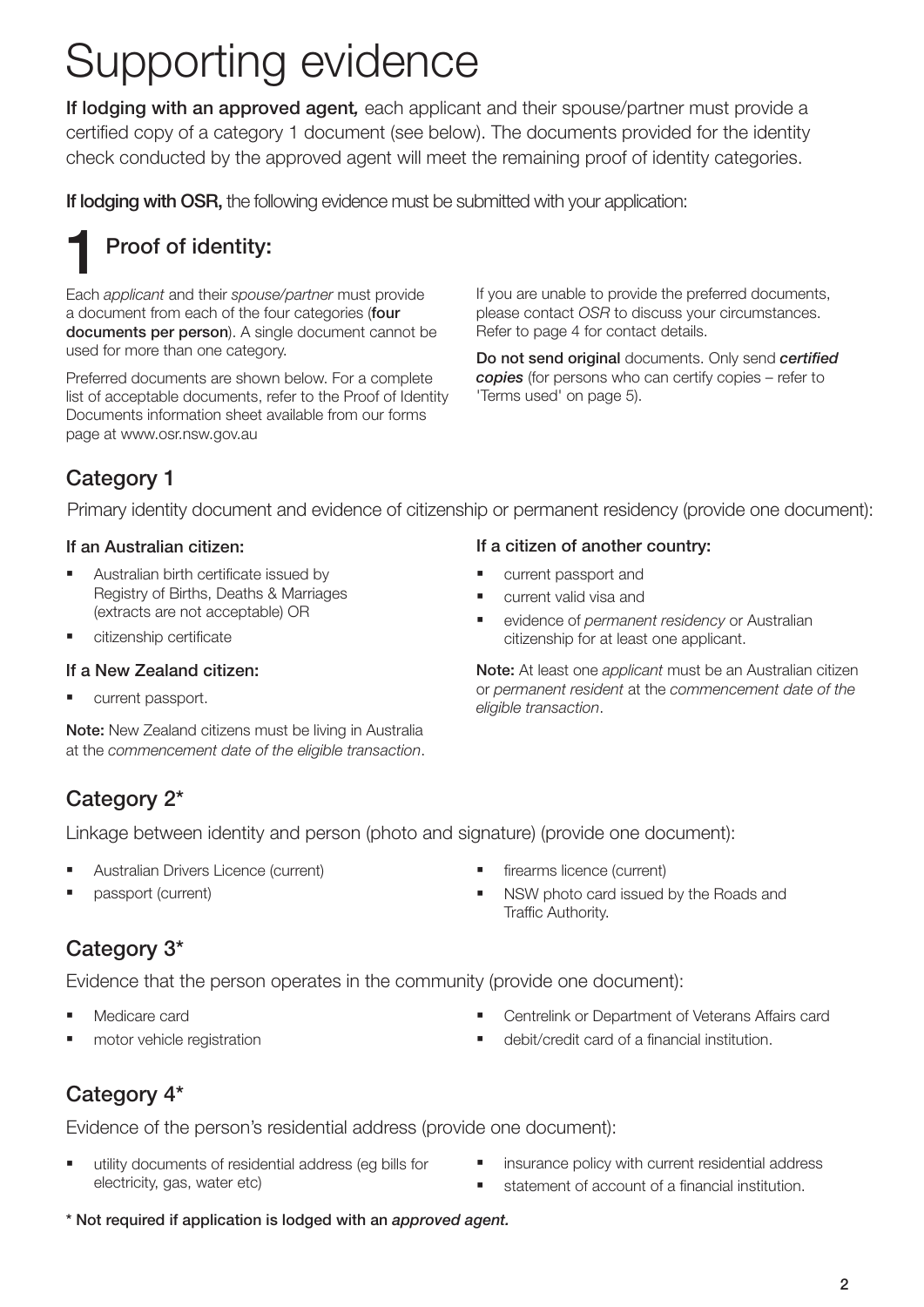# Supporting evidence (cont.)

Additional supporting evidence is required if any of the following applies to you:

If you are:

- married, a *certified copy* of your marriage certificate
- divorced, a *certified copy* of your divorce certificate
- widowed, a *certified copy* of the death certificate of your *spouse/partner*
- separated, a statutory declaration with the following information:
	- ► the name of your former spouse/partner
	- ► *spouse/partner's* date of birth
	- ► the date you were married or commenced your de-facto relationship
	- the date you separated
	- ► your former *spouse/partner's* current address (if known)
	- a statement to the effect that you do not live together and have no intention of resuming cohabitation.

Note: Evidence of a change of name is required if the name on any of the documents presented is different to the name of the applicant (eg marriage certificate, change of name certificate, statutory declaration).



**Transaction type**<br>Depending on the circumstances of your application, the following is required:

## Contract to purchase a new or established home or an 'off the plan' home:

- a *certified copy* of the contract for the sale of land dated and signed by the vendor
- a *title search* showing the *applicant(s)* as the registered proprietor(s)\*.

Where there is no written contract or the transaction is a *related or associated party* purchase:

- a copy of the transfer signed by all parties
- a *title search* showing the applicant(s) as the registered proprietor(s)\*, and
- evidence that the *consideration* has been paid by the applicant\*, eg provide certified copies of

bank statements of both the vendor and applicant showing the payment (withdrawal) and receipt (deposit) of the purchase money at settlement and any copies of loan agreements.

### \* Not required if the application is lodged with an *approved agent.* OR

#### Purchase from a deceased estate

Where you are a beneficiary under the Will of the deceased person, the application must be lodged with OSR and the following evidence is required:

- a *certified copy* of the contract entered into with the executor
- a *certified copy* of the Will and Grant of Probate

## Contract to build a home:

- a *certified copy* of the *contract to build* dated and signed by all parties, and
- a *certified copy* of the occupation certificate or a Final Inspection Certificate\*
- *a certified copy* of the settlement statement for the estate
- evidence of payment of *consideration* to the estate.
- *title search* showing the applicant(s) as the registered proprietor(s)\* (*certified copy* not required).
- \* Not required if the application is lodged with an *approved agent.* OR



B

## Owner builder:

- a *certified copy* of the approval from council for the laying of the foundations or receipt for foundations
- a *certified copy* of the occupation certificate or a Final Inspection Certificate
- a *certified copy* of the documentary evidence of building costs incurred for the construction of the

*home\**. The proof submitted must total an amount equal to or greater than the grant and must not include your own labour costs

- *title search* showing the applicant(s) as the  $\blacksquare$ registered proprietor(s)\* (*certified copy* not required).
- \* Not required if the application is lodged with an *approved agent*.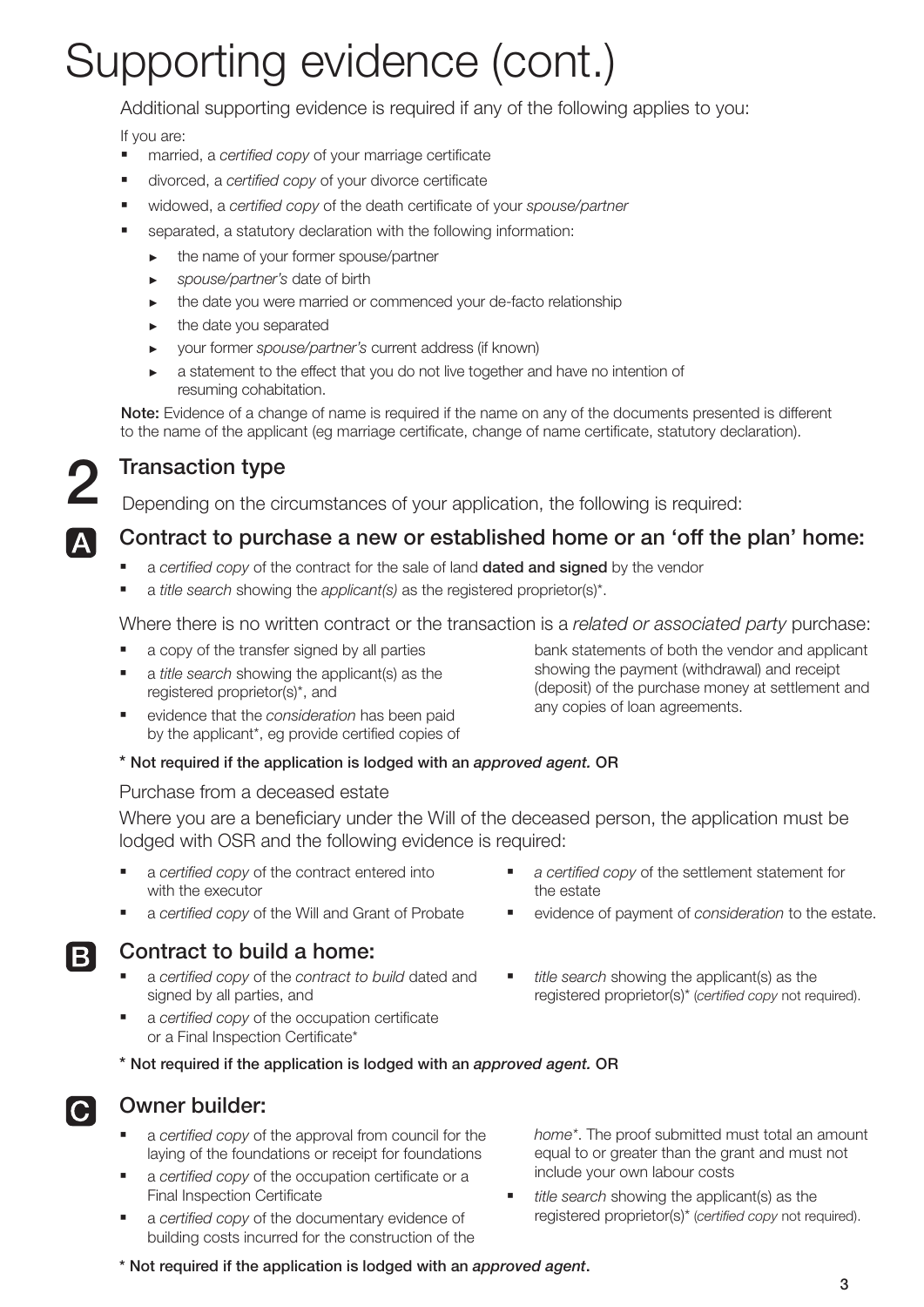# When will the grant be paid?

The date the grant is paid depends on whether you are building or buying, and if you are applying through an *approved agent* or through *OSR.*

The following table details the various scenarios.

| Type of transaction                                                                                                                                                  | Applying through | Payment of grant                                                                                                            |  |  |  |
|----------------------------------------------------------------------------------------------------------------------------------------------------------------------|------------------|-----------------------------------------------------------------------------------------------------------------------------|--|--|--|
| Purchase of a new<br>or established home                                                                                                                             | Approved agent   | At date of settlement by approved agent.                                                                                    |  |  |  |
| Purchase of a new<br>Within 14 days of lodging a complete application, a payment made to your<br><b>OSR</b><br>nominated bank account by OSR.<br>or established home |                  |                                                                                                                             |  |  |  |
|                                                                                                                                                                      | Approved agent   | On date of first progress payment by approved agent.                                                                        |  |  |  |
| Contract to build                                                                                                                                                    | OSR              | Within 14 days of lodging application with evidence of completion,<br>a payment made to your nominated bank account by OSR. |  |  |  |
|                                                                                                                                                                      | Approved agent   | On receipt of the occupation certificate to approved agent.                                                                 |  |  |  |
| Owner builder                                                                                                                                                        | <b>OSR</b>       | Within 14 days of lodging application with evidence of completion,<br>a payment made to your nominated bank account by OSR. |  |  |  |
| Terms contract                                                                                                                                                       | <i>OSR</i>       | Within 14 days of lodging application with evidence of possession,<br>a payment made to your nominated bank account by OSR. |  |  |  |

# When do I have to move in and for how long?

- At least one applicant must live in the home as their *principal place of residence* for at least six continuous months commencing within 12 months of *completion of the eligible transaction.*
- It is the responsibility of the applicant to satisfy the *Commissioner* that they have met the residency requirement. Applicants may be required to verify this later by providing documentation supporting their period of occupancy.
- Should you not meet the residency requirement, you must contact *OSR* within 14 days after the period allowed for occupation, notifying *OSR* in writing and repay the grant.

## Contact details

**Phone:** 1300 130 624\* (8.30 am – 5.00 pm, Monday to Friday) Website: www.osr.nsw.gov.au

**Email:** first.home.benefits@osr.nsw.gov.au

\*Interstate clients call (02) 9689 6200

Help in community languages is available.

**OFFICES** (8.30 am – 4.30 pm, Monday to Friday)

#### Parramatta

Lang Centre, cnr Hunter & Marsden Streets GPO Box 4042, Sydney NSW 2001 DX 456 Sydney

Newcastle

Level 2, 97 Scott Street PO Box 511, Newcastle NSW 2300 DX 7860 Newcastle

Wollongong Level 6, 90 Crown Street PO Box 666, Wollongong NSW 2520 DX 5245 Wollongong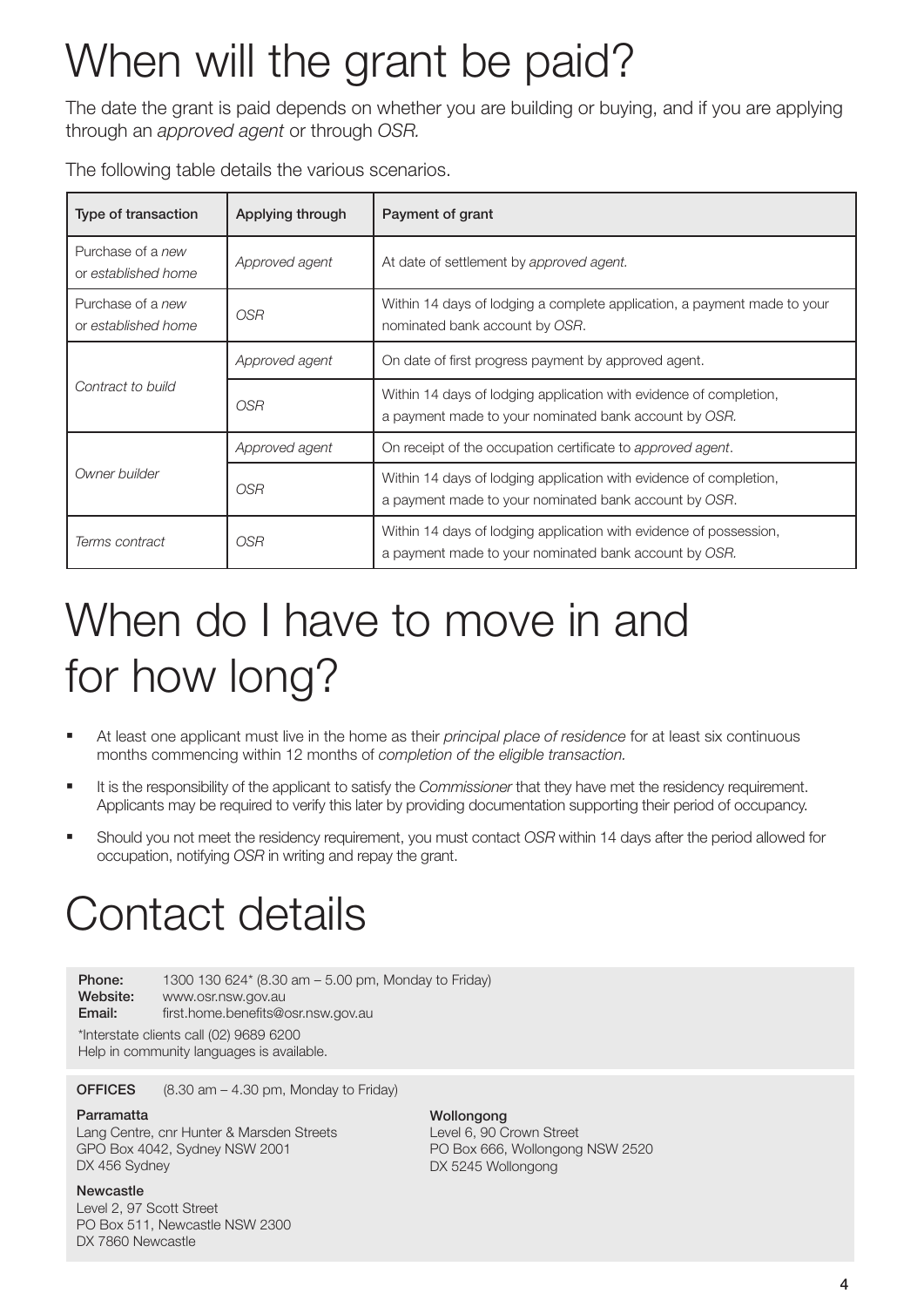## Terms used

#### Applicant

A person applying for a grant who, on completion of the purchase of a home or construction of a *new home*, will own or hold a *relevant interest* in the land on which the home is built, except for a small interest holder.

#### Approved agent

An organisation approved by *OSR* that is authorised to process applications for the First Home Owner Grant.

#### Certified copy

A true copy of an original document that has been sighted and certified by an acceptable person\* and noted as follows: 'I certify that I have sighted the original document and this is a true copy of it'. This certification must have the certifier's name, title, registration number (where applicable) and be signed and dated.

\*An acceptable person who may certify documents for the purpose of the FHOG are: legal practitioner, justice of the peace (JP), magistrate, notary public, police officer, dentist, veterinary practitioner, pharmacist, certified practising accountant, licenced conveyancer, Commissioner for Declarations, member of parliament, minister of religion, medical practitioner, officers of *OSR*, officers of *approved agents* (Mortgage brokers are not considered an officer of an *approved agent*).

#### Commencement date of the eligible transaction

Date of contract to purchase or build a *home*, or for an *owner builder* – date the foundations commenced to be laid.

#### Commissioner

Chief Commissioner of State Revenue, New South Wales.

#### Completion of the eligible transaction

When the applicant is entitled to possession of the property under the contract, or the eligible building is ready for occupation as a place of residence and (except for *Terms contracts)* the applicant is registered on the certificate of title.

#### Contract to build

A comprehensive building contract where a builder agrees to build a home, from the time the building starts to when it is finished and is ready for occupation.

#### Consideration

The purchase price or cost of construction of the home.

#### Eligible transaction

The contract for the purchase of a home, *contract to build* a home or construct a home as an *owner builder* on or after 1 July 2000.

#### Established home

A home that has been previously occupied and is lawfully fit for occupation.

#### Home

A building, affixed to land, that may be lawfully used as a place of residence and is, in the *Commissioner's* opinion, suitable for use as a place of residence.

#### Natural person

A person (does not include a company or trust).

#### New home

A home that has not previously been lived in or sold as a place of residence including *off the plan* and house and land packages.

#### Notifiable event

When any part of the eligibility criteria is not met, the applicant(s) must notify the *Commissioner* within 14 days of the event.

An example would be where an applicant is not able to occupy the home as their *principal place of residence* within 12 months of *completion of the eligible transaction.*

#### Off the plan

A contract for the purchase of the home on a proposed lot in an unregistered plan of a subdivision of land.

#### Owner

A person who has a *relevant interest* in land on which a home is built.

#### Owner builder

An *owner* of land who builds a home or has a home built, on the land without entering into a *contract to build.*

#### **OSR**

The Office of State Revenue, New South Wales.

#### Permanent resident

A person who holds a permanent residency visa (under Section 30 of the *Migration Act 1958 of the Commonwealth*) or a New Zealand citizen who is the holder of a special category visa (under Section 32 of the *Migration Act 1958*).

#### Principal place of residence

The home you primarily reside in. This home must be occupied by an applicant for a continuous period of at least six months commencing within 12 months of the *completion of the eligible transaction.*

#### Related or associated party

A person is related to or associated with another party when:

- (a) one is the *spouse/partner* of the other, or
- (b) they are related by blood, marriage or adoption, or
- (c) they are a shareholder or director of the other party, being a company, or
- (d) they are a beneficiary of a trust for which the other party is a trustee, or
- (e) the transaction is otherwise not at arm's length.

#### Relevant interest

A person with a *relevant interest* may be described as someone who will have a legal entitlement to occupy the home being bought or constructed. Usually this will be the person(s) registered as proprietor on the title. This commonly is an estate in fee simple. Other forms of interest are defined in the *First Home Owner Grant Act 2000.*

#### Residential property

Land in Australia on which there is a home which is lawfully occupied or suitable for occupation. This includes houses, townhouses, units, flats, duplexes, converted warehouses and fixed moveable homes.

#### Small interest holder

A person whose ownership share in the home does not exceed 5%. Where there is more than one small interest holder, the total ownership share of all small interest holders does not exceed 5%.

#### Spouse/partner

The person to whom the applicant is married or living with as a couple in a de facto relationship (including same sex relationships) as defined in the *Property (Relationships) Act 1984.* Note: There is no minimum period of cohabitation needed to establish a de facto relationship under the *Property (Relationships) Act 1984.*

#### Terms contract

A contract for the sale of land where the purchaser has to make two or more payments (excluding the deposit) to the vendor after the contract is signed by all parties.

The applicant, as the purchaser, must be in possession under the contract and cannot be registered on title until the final payment is made to the vendor.

#### Title search

A search on the land which shows the names of the registered owners. A *title search* can be obtained from the NSW Department of Lands website: www.lands.nsw.gov.au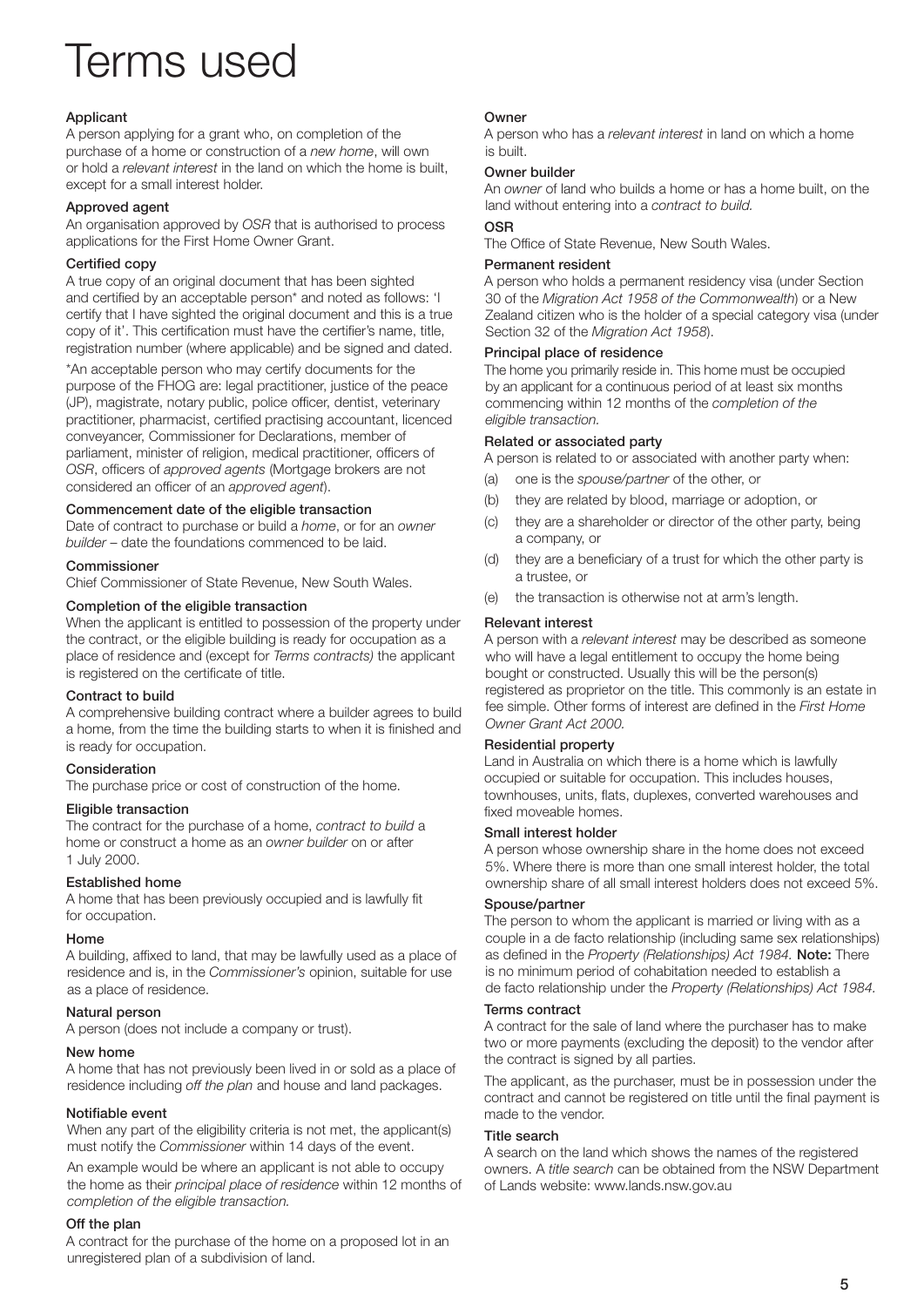# Guide to completing the application

## The first home owner grant application form has eight sections. These sections must be completed as follows:

## Section 1 Eligibility criteria

Answer questions 1 to 7 by crossing the relevant 'yes' or 'no' box. The answers are designed to establish that the applicant(s) for the grant meet the eligibility criteria.

All persons with a *relevant interest* (refer to terms used) in the property, and any *spouse/partner* of these persons, must be considered when answering these questions.

In exceptional circumstances, the *Commissioner* may use discretion in relation to the eligibility criteria. Please contact *OSR* for further information.

All decisions relating to the eligibility of an applicant are made by the *Commissioner* and are determined on the facts and circumstances as at the commencement date of the eligible transaction.

## Section 2 Applicant details

Detail the number of persons with a *relevant interest*. All persons who have, or will have, a *relevant interest* in the property must record their details in this section.

If there are more than two applicants, an additional application will need to be completed and attached to the application form.

If an applicant has a *spouse/partner,* there are two options. If your *spouse/partner* is an applicant, they must be recorded within this section. If your *spouse/partner* is not an applicant, they are required to complete the details in Section 3 of the application form. Please nominate a postal address for correspondence to be sent on behalf of all applicants.

## Section 3 Spouse/partner details

This section must be completed where the *spouse/partner* of an applicant has not been specified in Section 2 as an applicant (and therefore will have no *relevant interest* in the *residential property*). If this section is required to be completed the *spouse/partner* must complete the declaration in Section 7.

## Section 4 Property and transaction details

Provide the address and current title (folio identifier number) details of the property. The folio identifier number can be obtained from the transfer document, a *title search* or the contract for sale. If the folio identifier number is unavailable, enter the parent title folio identifier number.

Provide the expected date of occupancy as *owner*  of the home. Estimate this date if you are unsure. To be eligible for the grant an applicant must move into

the home and maintain it as their *principal place of residence* for a continuous period of at least six months, commencing within 12 months of *completion of the eligible transaction.*

## Section 5 Payment details

Applicants must complete this section only if applying through *OSR*.

You must nominate an account to receive funds electronically (EFT). The account can belong to a person who is not an applicant.

Payment of the grant will be made into the nominated bank account. Provide details of the name of the financial institution, account name, BSB, and account number. Failure to provide correct details will cause delays in payment of the grant.

If you are applying through an *approved agent*, the agent will record all your payment details.

## Section 6 Declaration by applicant

All applicants must sign the declaration and have read and have understood all the details completed on the application form.

## Section 7 Declaration by spouse/partner

If an applicant's *spouse/partner* is not an applicant, they must sign this declaration and must have read and understood all details completed on the application form as they relate to them.

### Section 8 Supporting documentation checklist

Please supply the required documents with your application and check off the documents attached. Failure to produce the relevant documentation will result in delays in processing.

### **Penalties**

*OSR*, as part of its role in administering the *First Home Owner Grant Act 2000*, conducts investigations to ensure that applicants comply with the conditions of the Act. If applicants receive the grant when they are not entitled, or do not comply with the residency requirement, penalties of up to 100% may be imposed.

## Providing false or misleading information in this application

Providing false or misleading information to *OSR* is a criminal offence. If it is determined that an applicant has provided false or misleading information to obtain, or attempt to obtain the grant, then prosecution action may be commenced.

#### PRIVACY STATEMENT

The information in this form is required by the Office of State Revenue (OSR) to determine your eligibility for the grant under the First Home Owner Grant scheme. By submitting this form, you consent to *OSR* using the information to process your application.

The information will be stored on the First Home Owner Grant national database, and your application will be retained by either *OSR* or your *approved agent*. Information will only be used and disclosed as required or permitted by law, or with your consent.

An individual may review and update personal information held by *OSR* by contacting the office.

© State of New South Wales through the Office of State Revenue, 2008. This work may be freely reproduced and distributed for most purposes, however some restrictions apply. Read the copyright notice at www.osr.nsw.gov.au or contact OSR.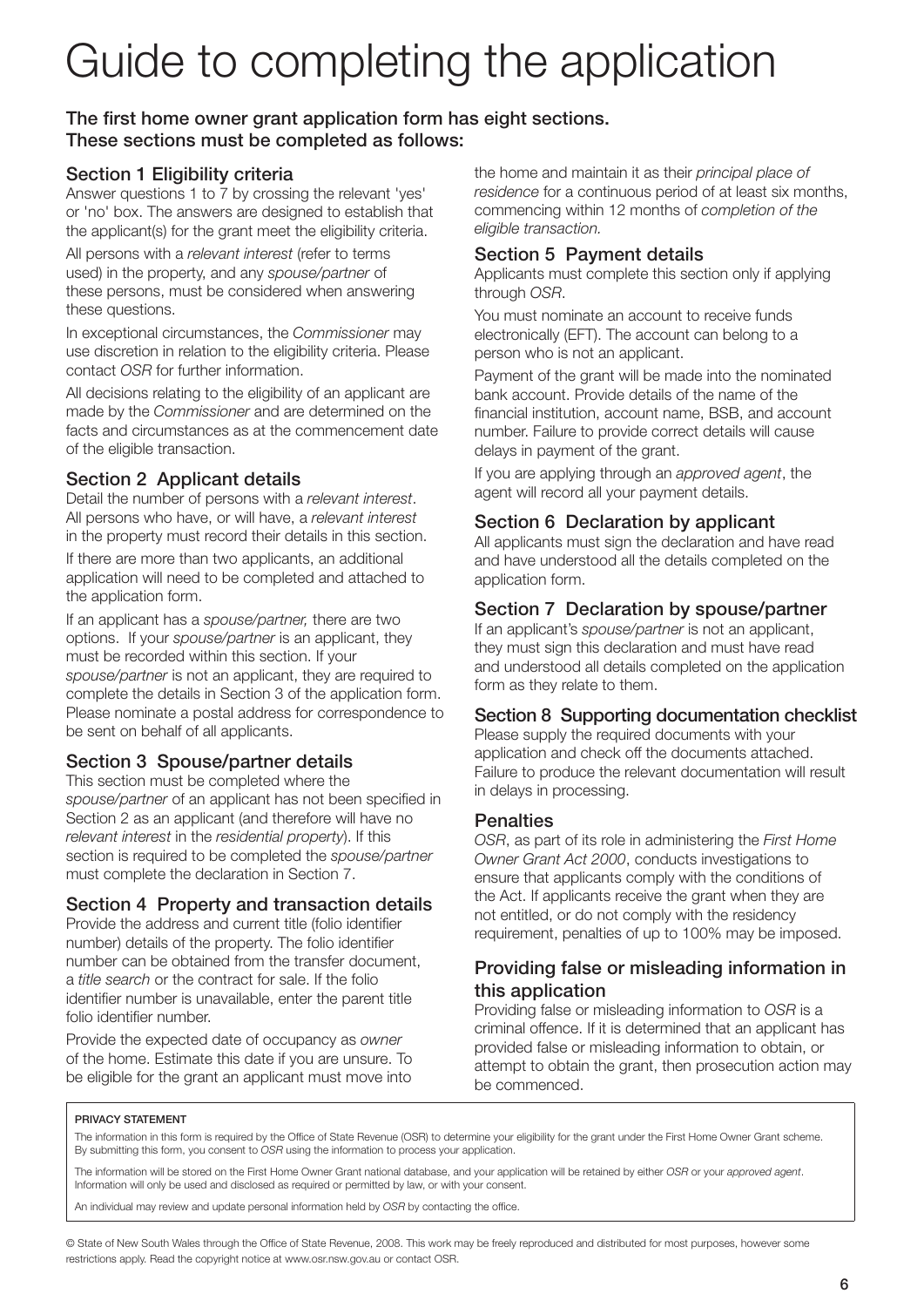## First Home Owner Grant Act 2000 New South Wales

## Application for First Home Owner Grant

## Note:

- This application will not be accepted unless fully completed, signed in blue or black ink and all required supporting evidence is lodged
- Read the lodgement guide for explanations of the terms used in this application
- Applications must be lodged within 12 months of *completion of the eligible transaction*
- There are significant penalties for making a false or misleading statement, as well as possible prosecution
- Please answer all questions and cross  $\overline{X}$  the appropriate boxes.

## SECTION 1 Eligibility criteria

#### Note:

- Eligibility is determined as at the *commencement date of the eligible transaction*
- All applicants and their *spouse/partner* must be considered when answering eligibility questions.

#### Eligibility checklist

| 1. Is this the first time each applicant and/or their spouse/partner will receive a grant under the<br>First Home Owner Grant Act 2000 in any state or territory of Australia?                                                                                                                                                                                                                                                       | <b>YFS</b> | N() |
|--------------------------------------------------------------------------------------------------------------------------------------------------------------------------------------------------------------------------------------------------------------------------------------------------------------------------------------------------------------------------------------------------------------------------------------|------------|-----|
| 2. Is each applicant and their spouse/partner a person who has never owned a residential property, either<br>jointly, separately or with some other person before 1 July 2000 in any state or territory of Australia?<br>Note: Applicants are not eligible for a grant if they or their spouse/partner have held a relevant interest in residential<br>property prior to 1 July 2000, even if they have never occupied the property. | <b>YFS</b> | N() |
| 3. Is each applicant and their spouse/partner a person who has never occupied a residential property for<br>a continuous period of at least six months in which they acquired a relevant interest on or after 1 July<br><b>2000</b> in any state or territory of Australia?                                                                                                                                                          | <b>YFS</b> | N() |
| 4. Is each applicant a natural person (ie not a company or trust) at least 18 years of age and whose<br>interest in the property is not held subject to a trust?                                                                                                                                                                                                                                                                     | <b>YES</b> | N() |
| 5. Is at least one applicant a permanent resident or Australian citizen?                                                                                                                                                                                                                                                                                                                                                             | <b>YFS</b> | N() |
| 6. Will at least one applicant be occupying the home as their principal place of residence for a continuous<br>period of at least six months commencing within 12 months of completion of the eligible transaction?                                                                                                                                                                                                                  | <b>YFS</b> | N() |
| 7. Has each applicant on or after 1 July 2000 in respect of the home to which this application<br>relates, either:<br>entered into a contract for the purchase of the <i>home</i> in New South Wales OR<br>entered into a contract to have the <i>home</i> built in New South Wales OR<br>in the case of an owner builder, commenced construction of the home in New South Wales?<br>٠<br>(ie laying of foundations).                | <b>YFS</b> | N() |

#### Determination of eligibility

If you answered 'YES' to ALL of the above questions, you may be entitled to receive the First Home Owner Grant subject to the written decision being made by the *Commissioner.* 

Please attach additional information (where applicable) to support your eligibility for the First Home Owner Grant.



| OFFICE USE ONLY            |  |
|----------------------------|--|
| UIN                        |  |
| Application<br>reference   |  |
| Application<br>received by |  |
| Date lodged                |  |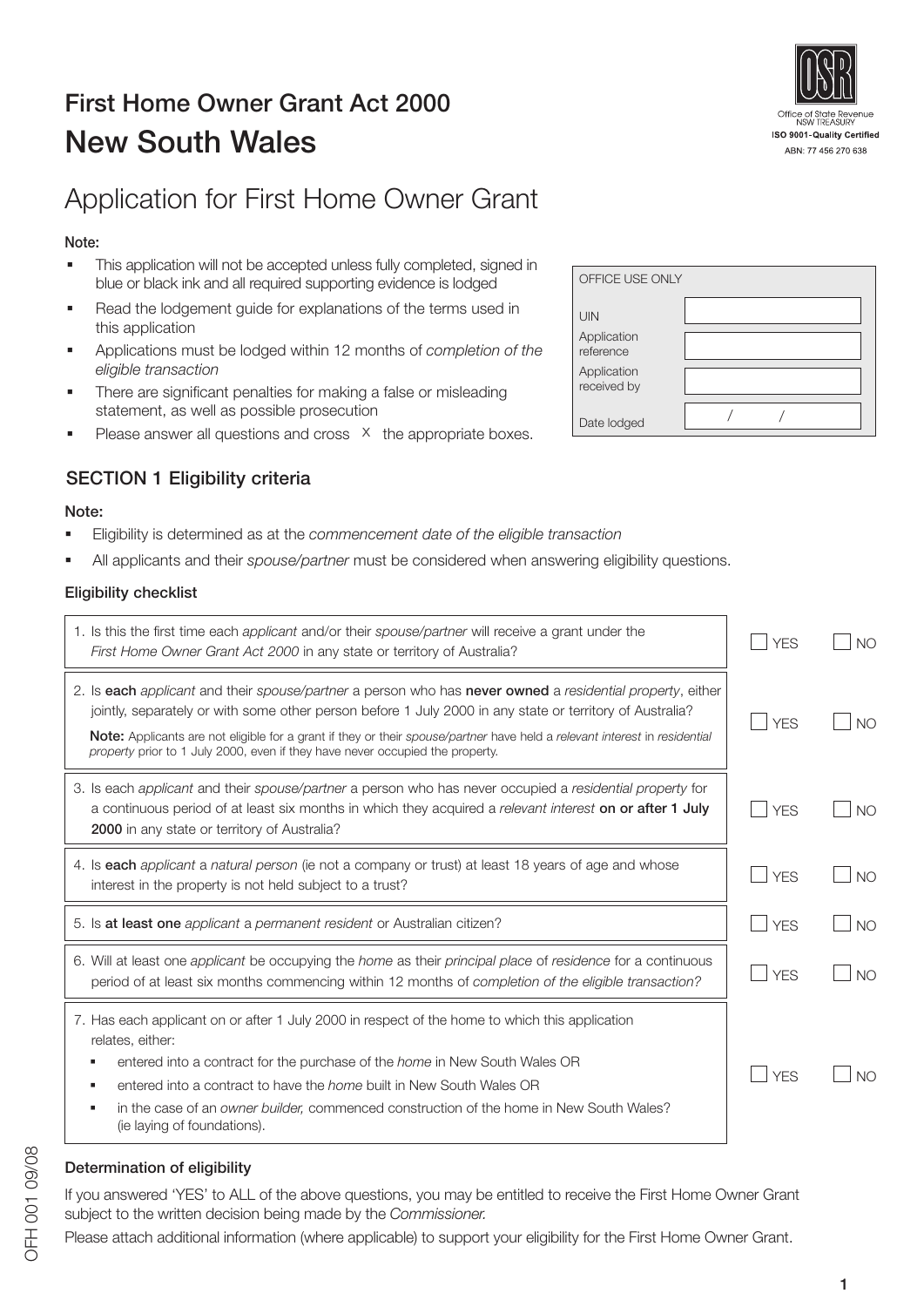## SECTION 2 Applicant details

#### Note:

- All applicants must complete this section.
- **If there are more than two applicants, please complete and attach an additional application form.**
- Each applicant must sign the 'Declaration by applicant' at Section 6.

#### Number of applicants

How many people will have a *relevant interest* in the property?

#### Related or associated party transactions

Are any of the applicants or their *spouse/partner(s)* related to or associated with the vendor or builder?

#### Indigenous Australian

This question is optional – the information will only be used for statistical purposes by Commonwealth and State Governments, and has no bearing on your application.

Yes

If yes, please provide evidence of the *consideration* paid. (Refer to lodgement guide).

 $\Box$ No

Yes

**No** 

Are any of the applicants Aboriginal or Torres Strait Islander?

|                                                                          | Applicant 1 (Contact applicant)                                                            | <b>Applicant 2</b>                                                                 |
|--------------------------------------------------------------------------|--------------------------------------------------------------------------------------------|------------------------------------------------------------------------------------|
| Title                                                                    | Mrs<br>Miss<br>Mr<br>Ms<br>Dr                                                              | Mrs<br>Mr<br>Ms<br><b>Miss</b><br>Dr                                               |
| First name                                                               |                                                                                            |                                                                                    |
| Middle name(s)                                                           |                                                                                            |                                                                                    |
| Family name                                                              |                                                                                            |                                                                                    |
| Name on birth certificate                                                | First name                                                                                 | First name                                                                         |
| (if different from above)                                                | Middle name(s)                                                                             | Middle name(s)                                                                     |
|                                                                          | Family name                                                                                | Family name                                                                        |
| Have you ever used any<br>name other than the name(s)<br>declared above? | Yes - list name(s) below<br><b>No</b>                                                      | Yes - list name(s) below<br>No                                                     |
| Date of birth (dd/mm/yyyy)                                               |                                                                                            |                                                                                    |
| Place of birth                                                           | State/Territory                                                                            | State/Territory                                                                    |
|                                                                          | Country                                                                                    | Country                                                                            |
| Daytime phone number                                                     |                                                                                            |                                                                                    |
| Email address                                                            |                                                                                            |                                                                                    |
| Current residential address                                              | Street no.                                                                                 | Street no.                                                                         |
|                                                                          | Street name                                                                                | Street name                                                                        |
|                                                                          | Suburb/town                                                                                | Suburb/town                                                                        |
|                                                                          | State<br>Postcode                                                                          | State<br>Postcode                                                                  |
| Address for                                                              | Street no.                                                                                 |                                                                                    |
| service of notices<br>(if different from above)                          | Street name                                                                                |                                                                                    |
|                                                                          | Suburb/town                                                                                |                                                                                    |
|                                                                          | State<br>Postcode                                                                          |                                                                                    |
| Do you have a<br>spouse/partner?                                         | Yes<br>No                                                                                  | Yes<br><b>No</b>                                                                   |
| If you have a spouse/partner,<br>will your spouse/partner have a         | If 'Yes', your spouse/partner<br>must complete the details as<br>Yes<br>applicant 2 above. | If 'Yes', your spouse/partner must<br>Yes<br>complete the details as an applicant. |
| relevant interest in the home?                                           | If 'No', you must complete<br>No<br>Section 3 - spouse/partner details.                    | If 'No', you must complete<br>No<br>Section 3 - spouse/partner details.            |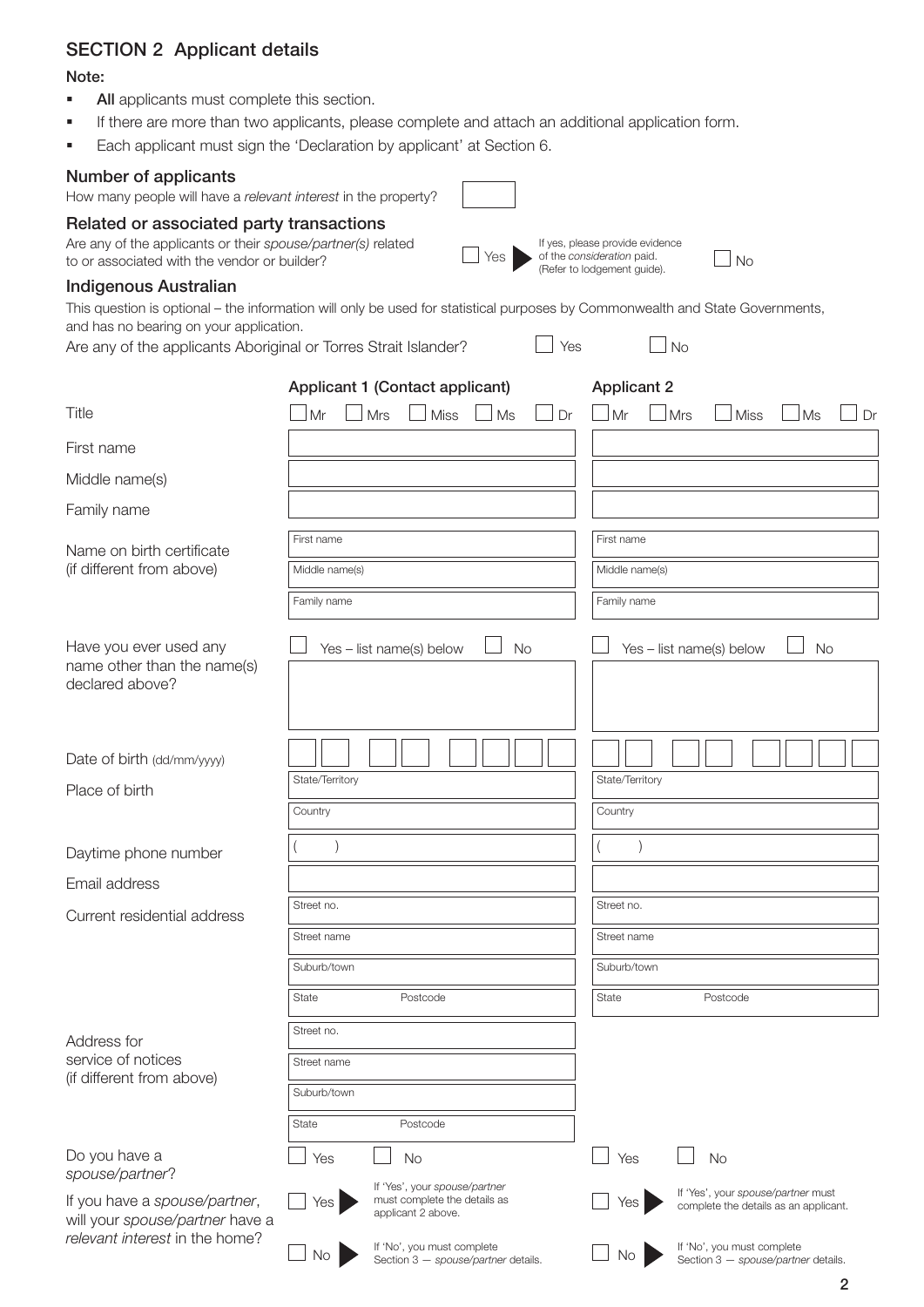## SECTION 3 Spouse/partner details

#### Note:

- This section must be completed where the *spouse/partner* of an applicant has not been specified as an applicant in Section 2 of the application
- Applicant's *spouse/partner* must sign the *spouse/partner* declaration at Section 7.

|                                                                                            | Spouse/partner of applicant 1        | Spouse/partner of applicant 2         |
|--------------------------------------------------------------------------------------------|--------------------------------------|---------------------------------------|
| Title                                                                                      | Mrs<br><b>Miss</b><br>Mr<br>Ms<br>Dr | Mrs<br><b>Miss</b><br>Ms<br>Mr<br>Dr  |
| First name                                                                                 |                                      |                                       |
| Middle name(s)                                                                             |                                      |                                       |
| Family name                                                                                |                                      |                                       |
| Name on birth certificate                                                                  | First name                           | First name                            |
| (if different from above)                                                                  | Middle name(s)                       | Middle name(s)                        |
|                                                                                            | Family name                          | Family name                           |
| Has your spouse/partner<br>ever used any name<br>other than the name(s)<br>declared above? | Yes - list name(s) below<br>No       | Yes - list name(s) below<br><b>No</b> |
| Date of birth (dd/mm/yyyy)                                                                 | State/Territory                      | State/Territory                       |
| Place of birth                                                                             | Country                              | Country                               |
| Daytime phone number                                                                       |                                      |                                       |

## SECTION 4 Property and transaction details

#### Address of the property

| Lot no.<br>Unit/<br>(only use lot no. if street<br>Street no.<br>Street name<br>no, is not allocated)                                                                                                       |
|-------------------------------------------------------------------------------------------------------------------------------------------------------------------------------------------------------------|
| S<br>W<br>N<br>Suburb/town<br><b>State</b><br>Postcode                                                                                                                                                      |
| Date when occupation as a principal<br>Purchase or<br>$\frac{1}{2}$<br>2<br>place of residence commenced or<br>construction<br>is intended to commence (if not known please estimate) (dd/mm/20yy)<br>price |
| <b>Title details</b>                                                                                                                                                                                        |
| Section no.<br>Plan type*<br>Lot no.<br>Plan no.                                                                                                                                                            |
| * Enter DP for Deposited Plan; SP for Strata Plan; Other if not DP or SP and enter the other details under Plan no.                                                                                         |
| <b>Transaction details</b>                                                                                                                                                                                  |
| What type of transaction does this application refer to? Please cross one:                                                                                                                                  |
| Established home<br>Off the plan<br>Contract to build<br>New home<br>Owner builder                                                                                                                          |
| APPROVED AGENT AND OSR USE ONLY                                                                                                                                                                             |
| All evidence sighted<br>Name of person sighting the evidence                                                                                                                                                |
| $\mathbf{2}$<br>$\cup$<br>Payment eligibility date (Enter settlement, completion or first draw down date only) (dd/mm/20yy)                                                                                 |
| Note: For contracts to purchase only enter the settlement date specified in the exchanged contract or the actual date booked for settlement.                                                                |
| <b>Date of contract</b> (or if owner builder, date the foundations were laid) (dd/mm/20yy)<br>2<br>$\left( \right)$                                                                                         |
| <b>Date of settlement</b> (or if building, date of completion) (dd/mm/20yy)<br>2<br>$\cup$<br>Note: If lodging with an approved agent, please estimate                                                      |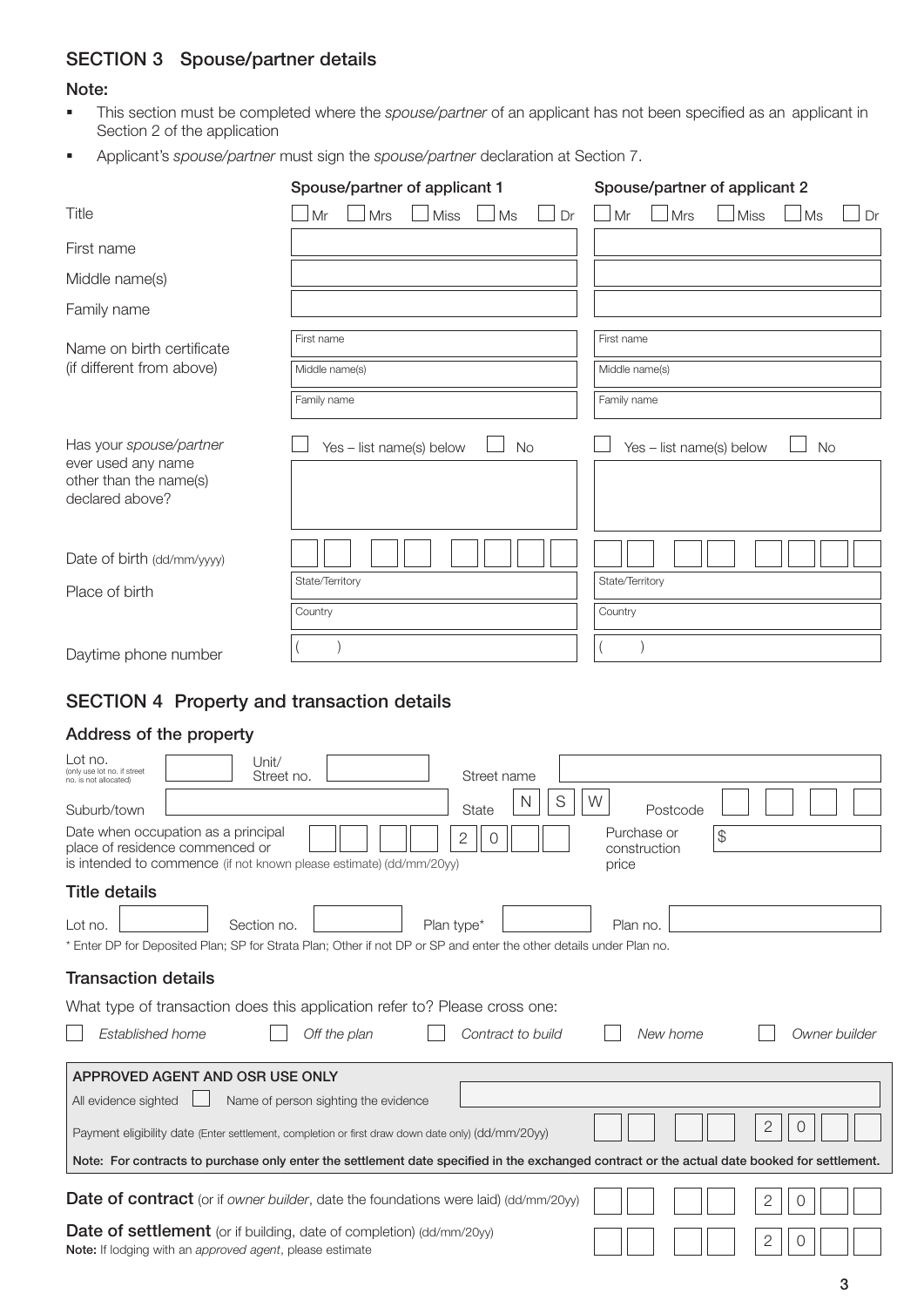## SECTION 5 Payment details

#### Note:

- If applying with *OSR*, the grant will be paid by electronic funds transfer into the account nominated below.
- If you are applying with an *approved agent*, please do not complete the account details below as the grant will be paid through the *approved agent* in accordance with your agreement.

| <b>Payment Reference (optional):</b> This reference will be shown<br>on the account statement, to assist in identifying the payment. |                                   |  |  |  |  |  |
|--------------------------------------------------------------------------------------------------------------------------------------|-----------------------------------|--|--|--|--|--|
|                                                                                                                                      |                                   |  |  |  |  |  |
| Name of financial institution and branch                                                                                             |                                   |  |  |  |  |  |
| Account name (e.g. John & Jane Citizen)                                                                                              |                                   |  |  |  |  |  |
| BSB number (must have 6 numbers)                                                                                                     |                                   |  |  |  |  |  |
| Account number (maximum of 9 numbers)                                                                                                | * DO NOT include dashes or spaces |  |  |  |  |  |

## SECTION 6 Declaration by applicant(s)

- 1. I have completed the application form and attached all relevant documents in support of this application.
- 2. I declare that I have not previously received and retained the grant under the *First Home Owner Grant Act 2000,* or a corresponding Act in another State or Territory, either alone or together with any other person or persons.
- 3. I declare that I have not owned a *home* or had a *relevant interest* in a *residential property* within Australia prior to 1 July 2000.
- 4. I declare that I have not owned and occupied, for a continuous period of at least six months, a *residential property* within Australia in which I acquired a *relevant interest* on or after 1 July 2000.
- 5. I declare that the interest I hold in the property is not held subject to a trust.
- 6. I declare that at the commencement date of the eligible transaction at least one applicant for the grant is a *permanent resident* or an Australian citizen.
- 7. I declare that at least one applicant will be residing in the home that is the subject of this application as their *principal place of residence* for a continuous period of at least six months commencing within 12 months of *completion of the eligible transaction.*
- 8. I undertake to notify the *Commissioner* of any *notifiable event* in writing relevant to the requirements under the *First Home Owner Grant Act 2000* within 14 days from the occurrence of that *notifiable event*.

be related to the applicant or

*spouse/partner*

- 9. I have read and understood the information prepared by *OSR* relating to the conditions of eligibility. I accept that if the conditions are not met, I may not be entitled to receive or retain the grant.
- 10. I authorise *OSR* to access and exchange information about me to verify my eligibility for the First Home Owner Grant with the *approved agent* (where applicable), other State, Territory and Australian Government agencies and commercial organisations as permitted by law.
- 11. I understand that the *approved agent* is not authorised by *OSR* to offer any advice or assistance on the conditions of eligibility for the grant, or on the completion of this application.
- 12. I authorise the *approved agent* to hold the grant until *completion of the eligible transaction* and to repay the grant to the *Commissioner* if the transaction is not completed within 28 days of the date specified.
- 13. I authorise the *Commissioner* to address all correspondence relating to this application to Applicant 1 at the address nominated.
- 14. I acknowledge that I may be required to repay the grant, be liable for penalties and may also be prosecuted for making a false or misleading statement in or in connection with this application for the grant.
- 15. I authorise *OSR* to deposit the grant into the account nominated in Section 5 (ensure account details are correct) or into the *approved agent's* nominated account when lodged with the *approved agent.*

I declare that I have read and understood the above information and that the information provided in this application is true and correct.

|                                                         | 1.1         |
|---------------------------------------------------------|-------------|
| Name                                                    |             |
| Signature                                               |             |
| Date (dd/mm/20yy)                                       | 2           |
| Before me<br>(signature of witness)*                    | Signature   |
| Full name and address                                   | Name        |
| of witness                                              | Street no.  |
|                                                         | Street name |
| * Witness must not be an<br>applicant or spouse/partner | Suburb/town |
| of an applicant and must not                            |             |

| <b>Applicant 1</b> | <b>Applicant 2</b> |
|--------------------|--------------------|
|                    |                    |
|                    |                    |
| $\mathbf{2}$<br>0  | $\mathbf{2}$<br>0  |
| Signature          | Signature          |
| Name               | Name               |
| Street no.         | Street no.         |
| Street name        | Street name        |
| Suburb/town        | Suburb/town        |
| State<br>Postcode  | State<br>Postcode  |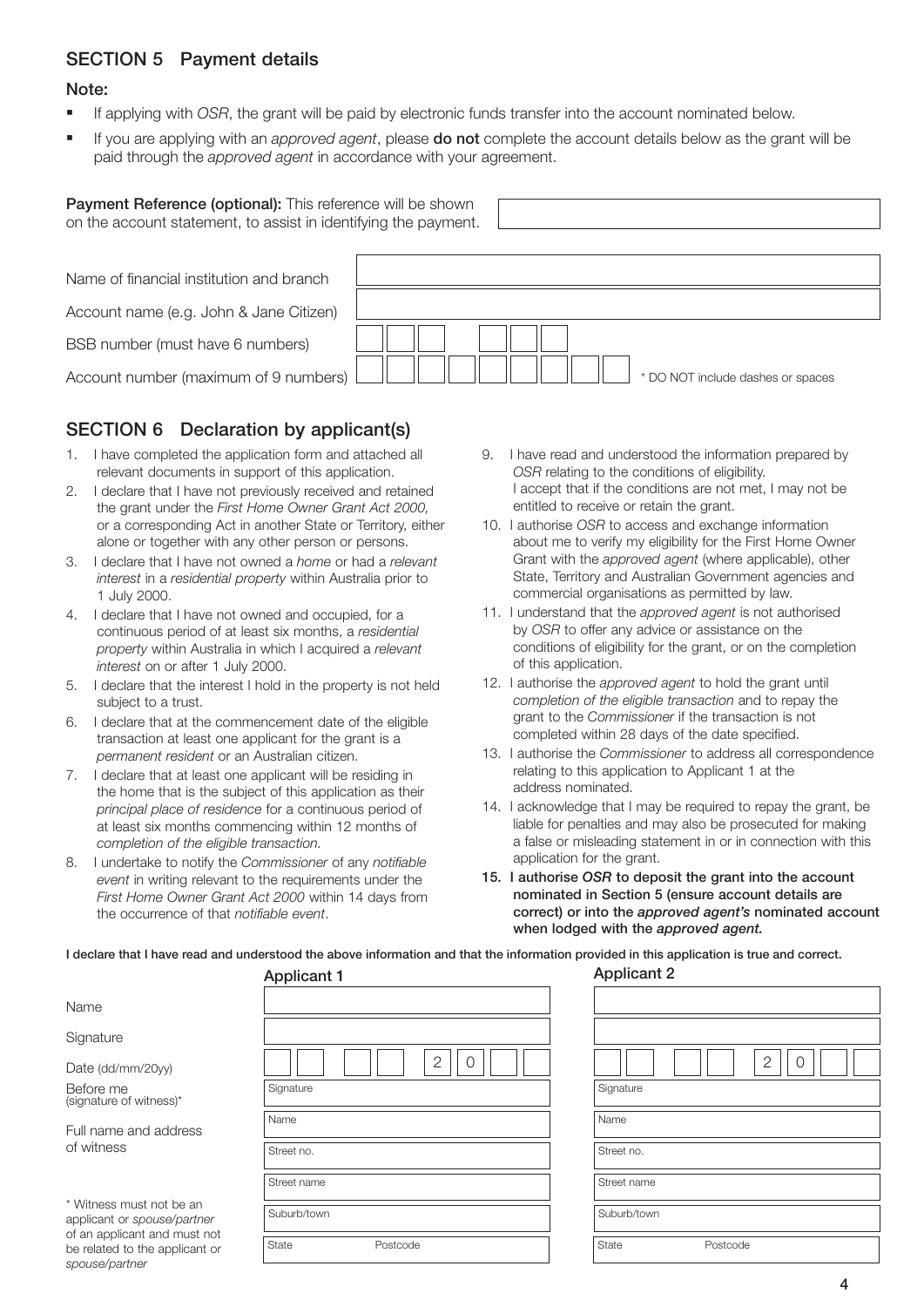## SECTION 7 Declaration by spouse/partner(s)

- 1. I declare that the *spouse/partner* details in Section 3, in so far as they relate to me, are true and correct.
- 2. I declare that I have not previously received and retained the grant under the *First Home Owner Grant Act 2000* or a corresponding Act in another State or Territory, either alone or together with any other person or persons.
- 3. I declare that I have not owned a *home* or had a *relevant interest* in a *residential property* within Australia prior to 1 July 2000.

- 4. I declare that I have not owned and occupied for a continuous period of six months a *residential property*  within Australia in which I held a *relevant interest* on or after 1 July 2000.
- 5. I authorise *OSR* to access and exchange information about me that may affect the applicant's eligibility for the First Home Owner Grant with the *approved agent* (where applicable), other state, territory and Australian Government agencies and commercial organisations as permitted by law.
- 6. I acknowledge that I may be prosecuted and fined for making a false or misleading statement on or in connection with this application for the grant.

| Name                                 |                            |       |                            |
|--------------------------------------|----------------------------|-------|----------------------------|
| Signature                            |                            |       |                            |
| Date (dd/mm/20yy)                    | $\overline{2}$<br>$\Omega$ |       | $\overline{2}$<br>$\Omega$ |
| Before me<br>(signature of witness)* | Signature                  |       | Signature                  |
| Full name and address                | Name                       | Name  |                            |
| of witness                           | Street no.                 |       | Street no.                 |
|                                      | Street name                |       | Street name                |
|                                      | Suburb/town                |       | Suburb/town                |
|                                      | State<br>Postcode          | State | Postcode                   |

\* Witness must not be an applicant or *spouse/partner* of an applicant and must not be related to the applicant or *spouse/partner*

## Providing false or misleading information in this application

Providing false or misleading information to *OSR* is a criminal offence. If it is determined that an applicant has provided false or misleading information to obtain, or attempt to obtain the grant, then prosecution action may be commenced.

## **Penalties**

*OSR*, as part of its role in administering the *First Home Owner Grant Act 2000*, conducts investigations to ensure that applicants comply with the conditions of the Act. If applicants receive the grant when they are not entitled, or do not comply with the residency requirement, penalties of up to 100% may be imposed.

## Lodgement of your application

- Lodge with the *approved agent* who is providing your finance. If you need the grant for settlement or first draw down/progress payment, you must lodge your application with an *approved agent.*
- Lodge with the Office of State Revenue (OSR) Payment will not be made until after settlement or if building after the *home* is completed.

Note: Applications cannot be lodged with *OSR* until after the *completion of the eligible transaction*.

#### If lodging with OSR, please post to:

| Parramatta                   | Newcastle           |
|------------------------------|---------------------|
| Office of State Revenue      | Office of State Rev |
| GPO Box 4042 Sydney NSW 2001 | PO Box 511 New      |

Wollongong venue **Office of State Revenue**<br>Castle NSW 2300 **PO Box 666 Wollongon** PO Box 511 Newcastle NSW 2300 PO Box 666 Wollongong NSW 2520

## Spouse/partner of Applicant 1 Spouse/partner of Applicant 2